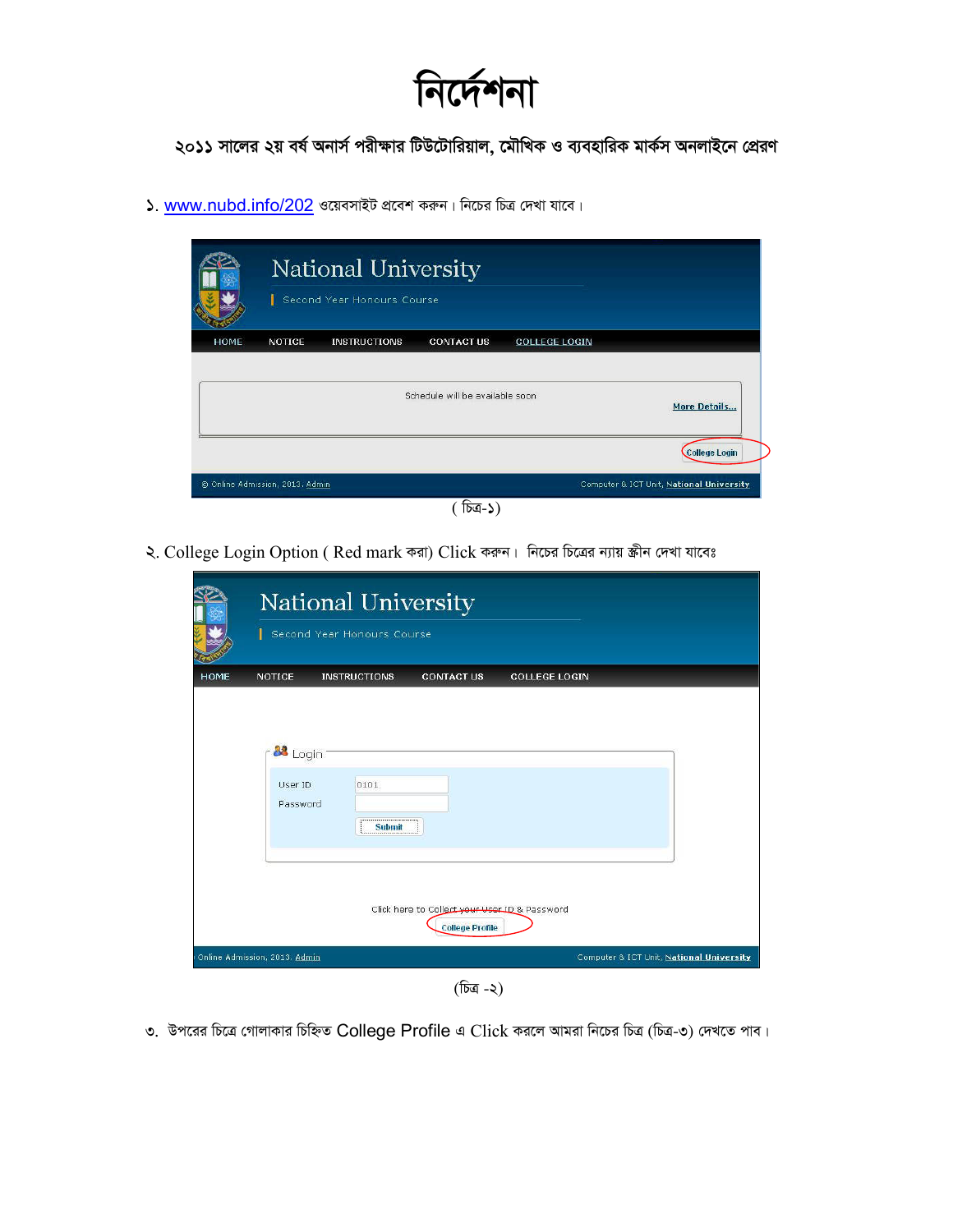| National University<br>Always update your college profile information |                     |                                                      |                                                                                  |                                 | <b>College Profile</b> |
|-----------------------------------------------------------------------|---------------------|------------------------------------------------------|----------------------------------------------------------------------------------|---------------------------------|------------------------|
| Home                                                                  | <b>Registration</b> | <b>College Profile</b>                               | <b>List of Colleges</b>                                                          | <b>Degree Online Data Entry</b> |                        |
|                                                                       |                     | <b>College Code:</b><br>Password                     | College Profile Login<br><b>Remember me</b><br><b>Register   Forgot Password</b> | Login                           |                        |
|                                                                       |                     | Copyright © Computer & ICT Unit, National University |                                                                                  |                                 |                        |
|                                                                       |                     |                                                      |                                                                                  |                                 |                        |

চিত্র-৩ থেকে ২য় বর্ষ অনার্স কোর্সের User Id এবং Password সংগ্রহ করুন। (বি:দ্র:- Degree college 8. Registration যে College Code এবং Password ব্যবহার করা হয়েছে তা দিয়ে Login করুন) Honours 2<sup>nd</sup> Year course এর User Id এবং Password চিত্র-২ এ ব্যবহার করে Submit Button  $\triangleleft$  Click করুন। আমরা নিচের Screen (চিত্র-৪) পাব।

|      | জাতীয় বিশ্ববিদ্যালয়<br><b>National University</b><br>Gazipur - Bangladesh |        |
|------|-----------------------------------------------------------------------------|--------|
| Home |                                                                             | Logout |
|      | <b>HONOURS 2ND YEAR EXAMINATION-2011</b><br>0101 GOVT, P. C. COLLEGE        |        |
|      | Input Paper Code                                                            |        |
|      | Password                                                                    |        |
|      | Submit                                                                      |        |
|      |                                                                             |        |
|      | Not yet create password?<br><b>Create Now</b>                               |        |

(চিত্ৰ-8)

৫. এখানে কোন পেপারে নম্বর এন্ট্রির জন্য সর্ব প্রথম ঐ পেপারের স্ব স্ব ডিপার্টমেন্ট কর্তৃক পৃথক পাসওয়ার্ড তৈরি করতে হবে।

এ জন্য উপরের চিত্রের (চিত্র-8) Create Now বাটন ক্লিক করলে নিন্মোক্ত চিত্র দেখা যাবে।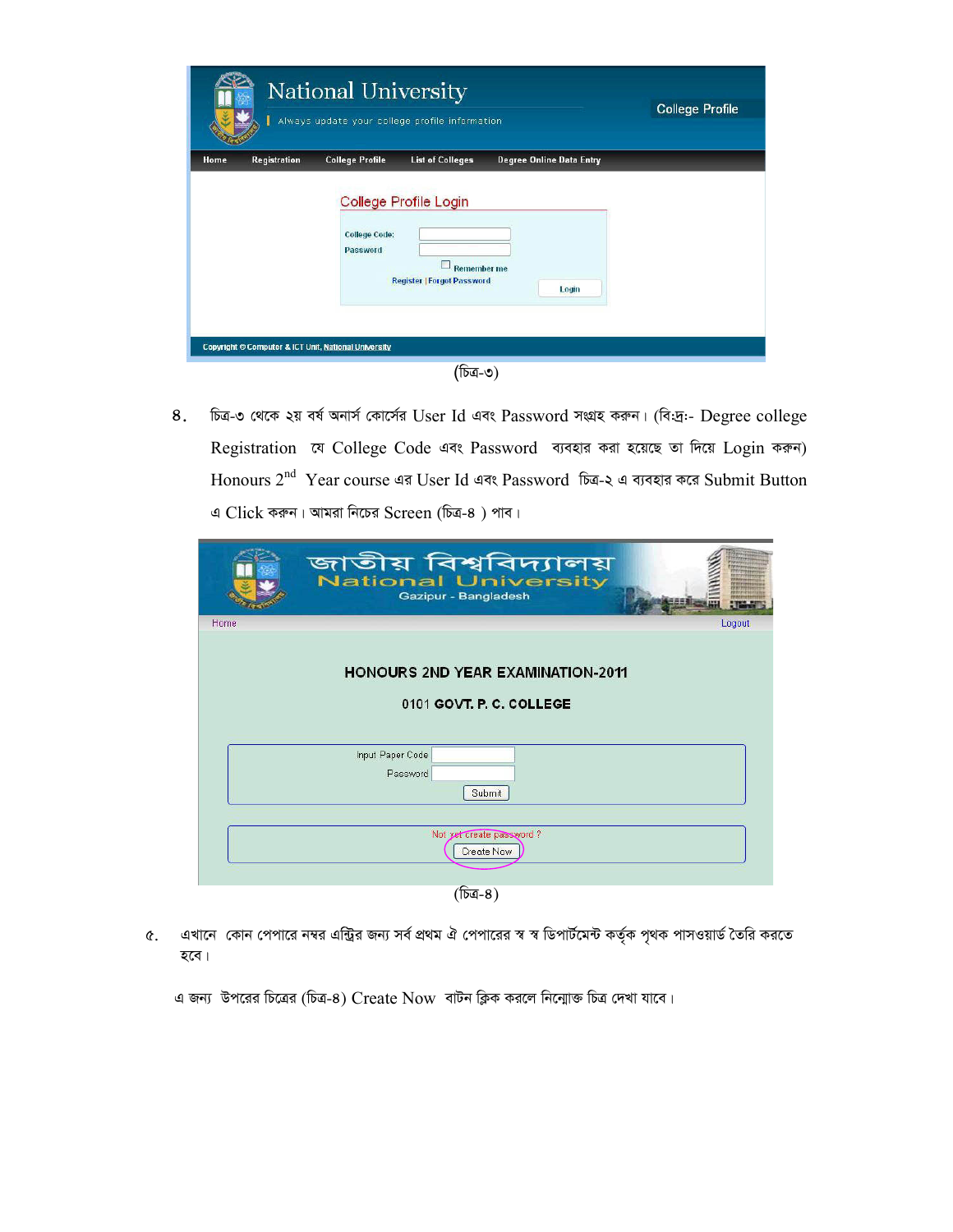|      | জাতীয় বিশ্ববিদ্যালয়<br>National University<br>Gazipur - Bangladesh                                                                                                         |        |
|------|------------------------------------------------------------------------------------------------------------------------------------------------------------------------------|--------|
| Home |                                                                                                                                                                              | Logout |
|      | [0101] GOVT, P. C. COLLEGE<br>Enter Paper Code<br>Enter Password<br>Confirm Password<br>Submit<br>Copyright @ Computer & ICT Unit, National University, Gazipur - Bangladesh |        |

(চিত্ৰ-৫)

নির্ধারিত Text box এ পেপার কোড এবং পাসওয়ার্ড এন্ট্রি করে Submit বাটনে ক্লিক করলে এন্ট্রিকৃত পেপারের জন্য পাসওয়ার্ড তৈরি হয়ে যাবে। Password টি সাবধানতার সাথে সংরক্ষণ করুন। পাসওয়ার্ড ছাড়া কোন প্রকার এন্ট্রি এবং প্রিন্ট আউট করা যাবে না।

৬. এবার চিত্র-৪ এর নির্ধারিত বক্সে পেপার কোড এবং তৈরিকৃত পাসওয়ার্ড ইনপুট দিয়ে সাবমিট বাটনে ক্লিক দিলে নিচের স্কীন দেখা যাবে।

|      | জাতীয় বিশ্ববিদ্যালয়<br><b>National University</b><br>Gazipur - Bangladesh |         |
|------|-----------------------------------------------------------------------------|---------|
| Home | <b>Marks Descriptive</b>                                                    | Logout  |
|      | <b>HONOURS 2ND YEAR EXAMINATION-2011</b>                                    |         |
|      | 0101 GOVT. P. C. COLLEGE                                                    |         |
|      | SUBJECT NAME: BENGALI, PAPER: TUTORIAL - 1061                               | Signout |
|      | <b>Select One</b>                                                           |         |
|      | Viva-Voce Marks Entry Form                                                  |         |
|      | Practical Marks Entry Form                                                  |         |
|      | Tutorial Marks Entry Form                                                   |         |
|      | Copyright @ Computer & ICT Unit, National University, Gazipur - Bangladesh  |         |

(চিত্ৰ-৬)

উপরোল্লিখিত স্ক্রীনে তিনটি অপশন দেখা যাবে।

- 1. Viva-Voce Marks Entry Form
- 2. Practical Marks Entry Form
- 3. Tutorial Marks Entry From

স্ক্রীনে বিষয়ের নাম এবং পেপার কোড উল্লেখ থাকবে। যে পেপার কোড যে অপশনের জন্য প্রয়োজন সে বাটন ক্লিক করতে হবে। নিচের চিত্রটি (চিত্র-৭) দেখা যাবে।